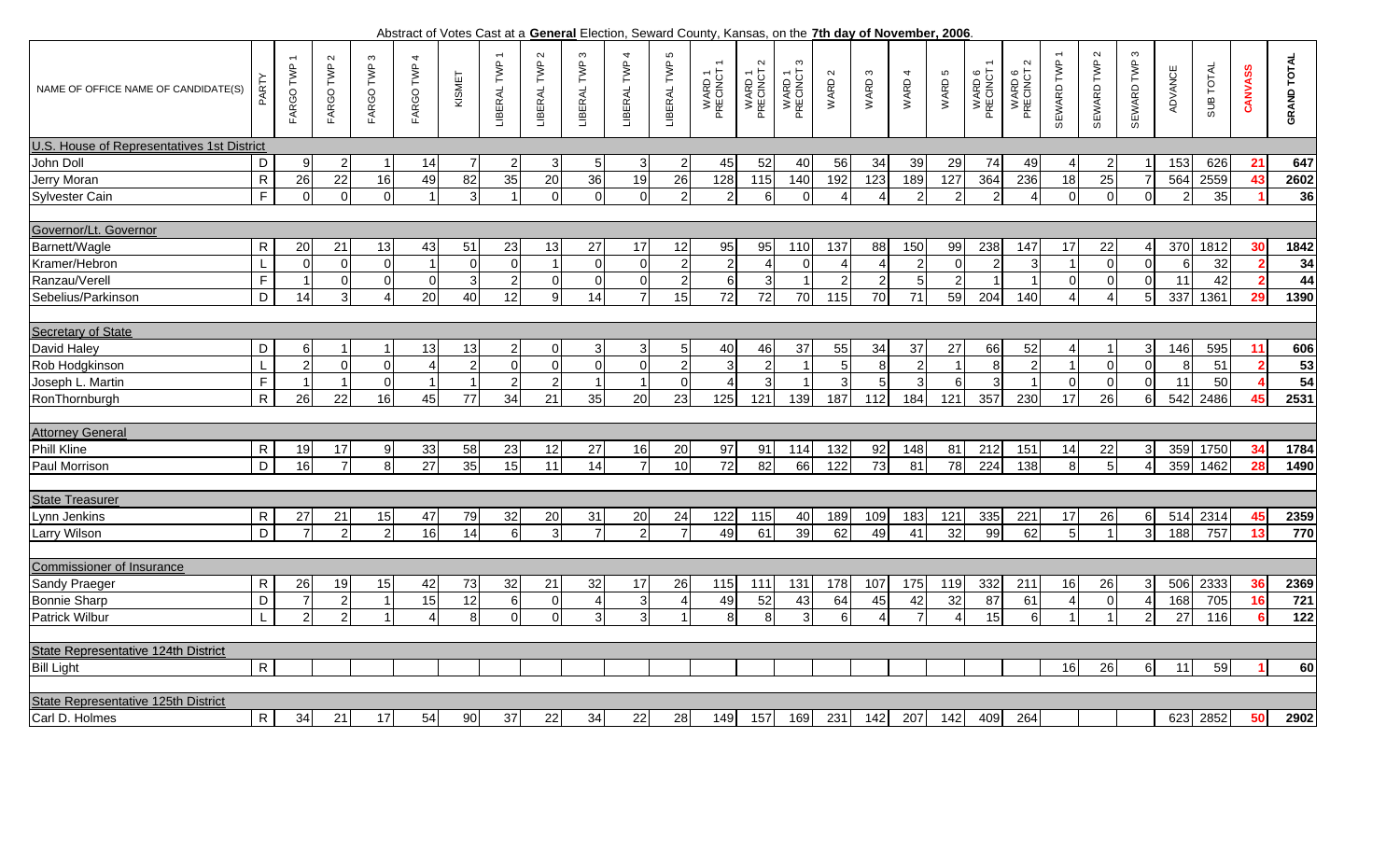Ю  $\overline{ }$  $\sim$ SEWARD TWP 3  $\boldsymbol{\sim}$ LIBERAL TWP 3  $\overline{\mathcal{A}}$ SEWARD TWP 2 SEWARD TWP 3  $\sim$ ო  $\overline{\mathbf{r}}$ LIBERAL TWP 2 LIBERAL TWP 3 LIBERAL TWP 4 LI RAL TWP 5 SEWARD TWP 1 FARGO TWP 1 LIBERAL TWP 1 WARD 6<br>PRECINCT 1 FARGO TWP 2 FARGO TWP 3 FARGO TWP 4 FARGO TWP 1 LIBERAL TWP  $\sim$  $\mathfrak{S}$  $\sim$ SEWARD TWP LIBERAL TWP LIBERAL TWP LIBERAL TWP  $\overline{\phantom{m}}$ SEWARD TWP PRECINCT 2 PRECINCT 3 PRECINCT 2 FARGO TWP FARGO TWP FARGO TWP PRECINCT 1 PRECINCT 1 SUB TOTAL SUB TOTAL WARD 1<br>PRECINCT ADVANCE WARD 1<br>PRECINCT WARD 1<br>PRECINCT WARD 6<br>PRECINCT CANVASS **CANVASS** KISMET  $\boldsymbol{\infty}$  $\overline{4}$  $\mathfrak{g}$ ADVANCE WARD 1 WARD 1 WARD 1  $\sim$ WARD 6 WARD 6 PARTY WARD 2 WARD 3 WARD 4 WARD 5 WARD WARD WARD **WARD** NAME OF OFFICE NAME OFCANDIDATE(S) District Court Judge District 26 Division 1 RTom R. Smith 34 21 16 54 87 34 21 32 22 27 144 153 164 222 139 194 141 404 258 19 26 6 607 2825 **52** District Court Judge District 26 Division 3 Kim R. Schroeder R 34 21 15 53 85 34 20 31 22 26 142 151 158 222 136 187 136 392 255 19 26 5 594 2764 **49** Member State Board of Education 5th District Sally Cauble | R | 28| 19| 11| 42| 76| 26| 20| 21| 19| 23| 121| 102| 139| 193| 119| 164| 115| 322| 220| 17| 22| 2| 483| 2304| **45** Tim Cruz $\overline{D}$  6 3 5 18 16 6 3 15 5 6 49 70 34 59 40 52 41 105 65 5 3 6 205 817 **14** RConnie MorrisR | | | | | 3 | 3 | 2 | | | 3 | 3 | 2 7 | | | 5 |28 Commission District 2Joyce Hibler D 26 12 19 144 72 273 **1** Commission District 3Stephen "Ike" Eisenhauer R 27 142 158 91 418 **7** Commission District 4Elmer W. "Toby" Hale D 13 153 117 106 14 128 531 **6** Rachel Strickland RR | | | | | | 10 | | | | | | 104 | 115 | 53 | | 7 | | 64 |353 | **12** Liberal Township Clerk No Candidates 00Seward Township Clerk Sarah Boles-Foreman R RI III III III III III III III III 19126 61 91 60 Fargo Township Clerk Nancy Louderback D 32 19 12 56 27 146 **2** Kansas Supreme Court Justice Position No. 7 YES 20 14 11 39 72 20 9 13 14 17 109 97 108 147 95 129 82 279 196 18 17 5 362 1873 **11** NO0 | 10| 7| 6| 20| 15| 14| 11| 24| 8| 13| 46| 52| 50| 82| 40| 66| 38| 126| 68| 4| 10| 3| 175| 888| 1

Abstract of Votes Cast at a **General** Election, Seward County, Kansas, on the **7th day of November, 2006**.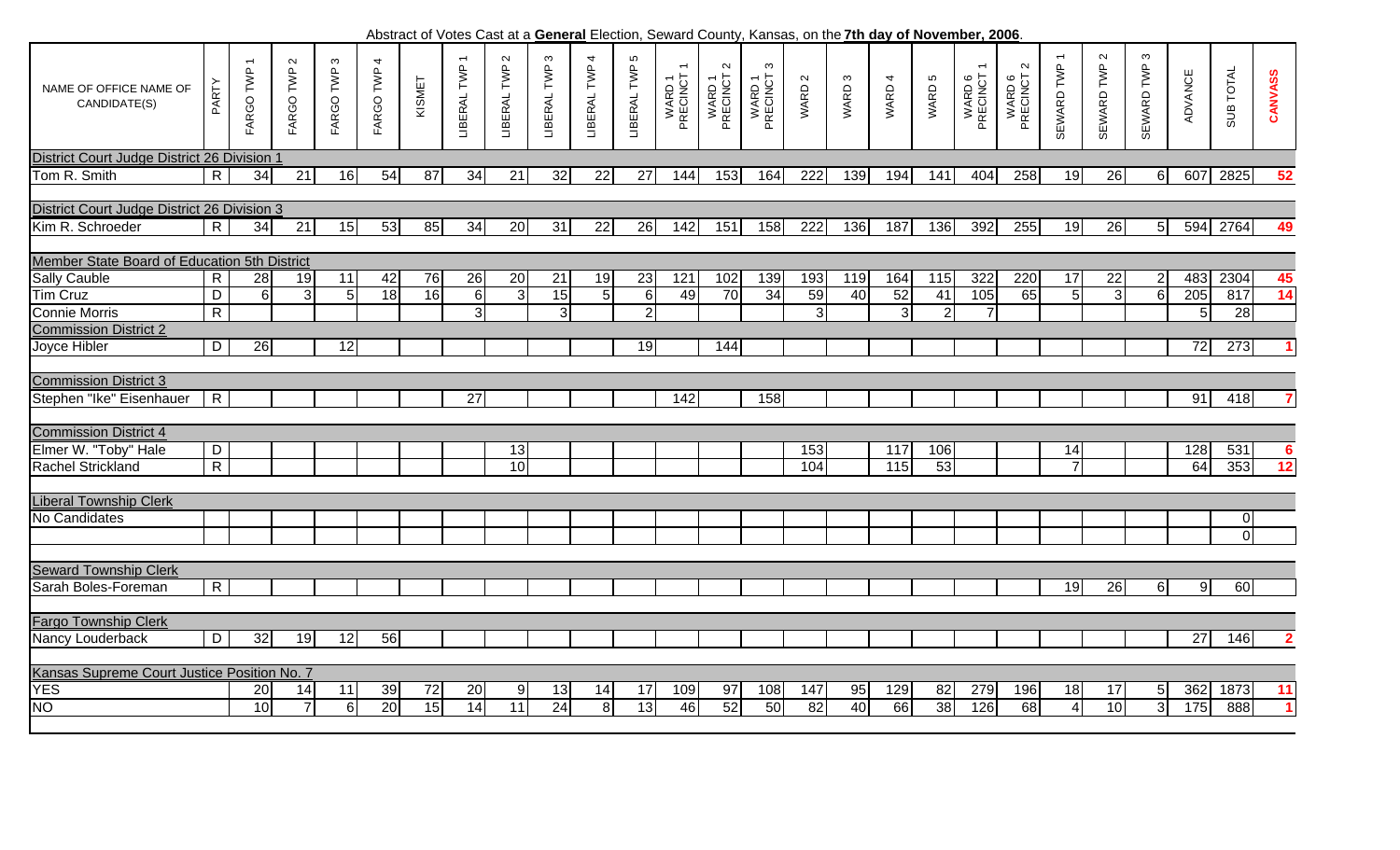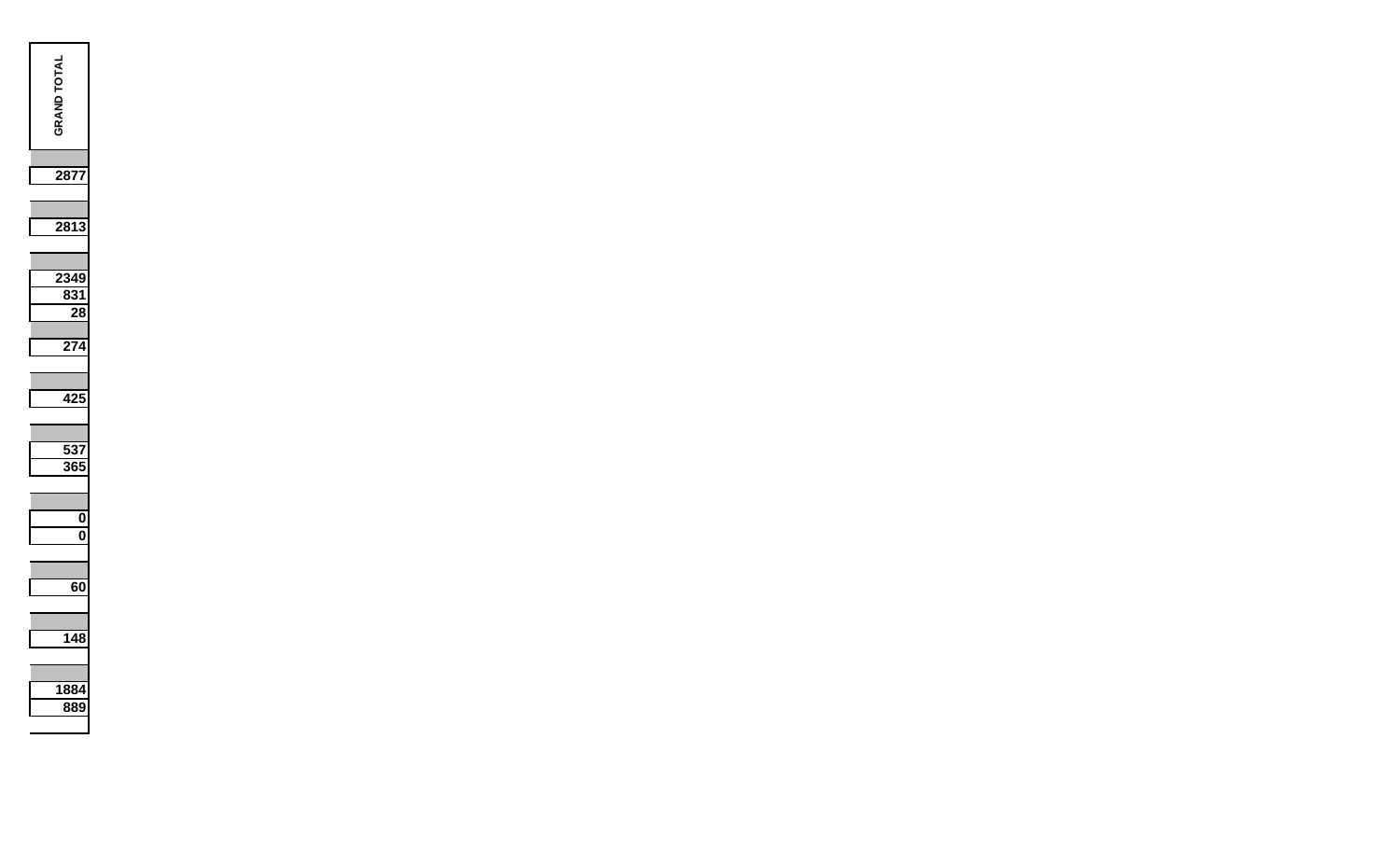Abstract of Votes Cast at a **General** Election, Seward County, Kansas, on the **7th day of November, 2006**

|                                         |       |                                       |                     |                             |                 |        |                             |                       |                         |                       |                  |                    | Abstract of Voles Cast at a General Liection, Jeward County, Kansas, On the Full day of November, 2000. |                         |                 |                   |        |                 |                    |                                |                  |                      |                        |         |           |              |                    |
|-----------------------------------------|-------|---------------------------------------|---------------------|-----------------------------|-----------------|--------|-----------------------------|-----------------------|-------------------------|-----------------------|------------------|--------------------|---------------------------------------------------------------------------------------------------------|-------------------------|-----------------|-------------------|--------|-----------------|--------------------|--------------------------------|------------------|----------------------|------------------------|---------|-----------|--------------|--------------------|
| NAME OF OFFICE NAME OF<br>CANDIDATE(S)  | PARTY | $\overline{\phantom{0}}$<br>FARGO TWP | $\sim$<br>FARGO TWP | $\mathfrak{g}$<br>FARGO TWP | 4<br>FARGO TWP  | KISMET | $\leftarrow$<br>LIBERAL TWP | $\sim$<br>LIBERAL TWP | $\infty$<br>LIBERAL TWP | 4<br>LIBERAL TWP      | 5<br>LIBERAL TWP | WARD 1<br>PRECINCT | $\sim$<br>WARD 1<br>PRECINCT :                                                                          | ო<br>WARD 1<br>PRECINCT | WARD 2          | WARD <sub>3</sub> | WARD 4 | WARD 5          | WARD 6<br>PRECINCT | $\sim$<br>WARD 6<br>PRECINCT 2 | SEWARD TWP       | $\sim$<br>SEWARD TWP | $\infty$<br>SEWARD TWP | ADVANCE | SUB TOTAL | CANVASS      | <b>GRAND TOTAL</b> |
| Kansas Court of Appeals Position No. 1  |       |                                       |                     |                             |                 |        |                             |                       |                         |                       |                  |                    |                                                                                                         |                         |                 |                   |        |                 |                    |                                |                  |                      |                        |         |           |              |                    |
| <b>YES</b>                              |       | 19                                    | 15                  | 12                          | 38              | 74     | 20                          | 14                    | 12                      | 17                    | 18               | 112                | 97                                                                                                      | 108                     | 149             | 97                | 132    | 79              | 281                | 200                            | 17               | 17                   | $6 \mid$               | 393     | 1927      | 36           | 1963               |
| NO                                      |       | $\overline{11}$                       | 5                   | Δ                           | $\overline{20}$ | 13     | 13                          | <sup>6</sup>          | 24                      | 6                     | $\overline{11}$  | 42                 | 48                                                                                                      | 48                      | 75              | 38                | 61     | $\overline{38}$ | 114                | 63                             | 10               | 8 <sup>1</sup>       | $\overline{2}$         | 164     | 824       |              | 829                |
|                                         |       |                                       |                     |                             |                 |        |                             |                       |                         |                       |                  |                    |                                                                                                         |                         |                 |                   |        |                 |                    |                                |                  |                      |                        |         |           |              |                    |
| Kansas Court of Appeals Position No. 2  |       |                                       |                     |                             |                 |        |                             |                       |                         |                       |                  |                    |                                                                                                         |                         |                 |                   |        |                 |                    |                                |                  |                      |                        |         |           |              |                    |
| <b>YES</b>                              |       | 17                                    | 14                  |                             | 38              | 71     | 20                          |                       |                         |                       |                  |                    | 99                                                                                                      | 110                     | 151             |                   | 133    |                 | 269                | 191                            | 17               | 17                   |                        | 365     | 1863      | 11           | 1874               |
|                                         |       |                                       |                     | 12                          |                 |        |                             | 11                    | 13                      | 15<br>$\overline{7}$  | 18               | 104                |                                                                                                         |                         |                 | 98                |        | 74              |                    |                                |                  |                      | $6 \mid$               |         |           |              |                    |
| NO                                      |       | 12                                    | 6                   | 5                           | 20              | 15     | 13                          |                       | 24                      |                       | 10               | 45                 | 44                                                                                                      | 45                      | 69              | 35                | 59     | 40              | 121                | 66                             | 4                | 8 <sup>1</sup>       |                        | 165     | 821       |              | 822                |
|                                         |       |                                       |                     |                             |                 |        |                             |                       |                         |                       |                  |                    |                                                                                                         |                         |                 |                   |        |                 |                    |                                |                  |                      |                        |         |           |              |                    |
| Kansas Court of Appeals Position No. 4  |       |                                       |                     |                             |                 |        |                             |                       |                         |                       |                  |                    |                                                                                                         |                         |                 |                   |        |                 |                    |                                |                  |                      |                        |         |           |              |                    |
| <b>YES</b>                              |       | 16                                    | 13                  | 11                          | 36              | 69     | 21                          | 10                    | 10                      | 16                    | 18               | 104                | 94                                                                                                      | 113                     | 156             | 94                | 134    | 74              | 277                | 195                            | 15               | 17                   | $6 \mid$               | 382     | 1881      | 38           | 1919               |
| NO                                      |       | 13                                    | $\overline{7}$      | 6                           | $\overline{22}$ | 16     | 12                          | 9                     | 25                      | $\overline{6}$        | 10               | 45                 | 47                                                                                                      | 43                      | 66              | 39                | 58     | 40              | 116                | 62                             | $6 \overline{6}$ | 9 <sup>1</sup>       | $\blacktriangleleft$   | 173     | 831       |              | 833                |
|                                         |       |                                       |                     |                             |                 |        |                             |                       |                         |                       |                  |                    |                                                                                                         |                         |                 |                   |        |                 |                    |                                |                  |                      |                        |         |           |              |                    |
| Kansas Court of Appeals Position No. 6  |       |                                       |                     |                             |                 |        |                             |                       |                         |                       |                  |                    |                                                                                                         |                         |                 |                   |        |                 |                    |                                |                  |                      |                        |         |           |              |                    |
| <b>YES</b>                              |       | 18                                    | 13                  | 12                          | 43              | 74     | 18                          | 10                    | 11                      | 17                    | 17               | 105                | 95                                                                                                      | 109                     | 155             | 91                | 136    | 78              | 274                | 189                            | 17               | 17                   | -61                    | 374     | 1879      | 13           | 1892               |
| NO                                      |       | $\overline{10}$                       | $\overline{7}$      | 5 <sup>1</sup>              | 15              | 12     | 13                          | 9                     | $\overline{24}$         | 6                     | 9                | $\overline{41}$    | $\frac{1}{8}$                                                                                           | 45                      | 65              | 41                | 54     | $\overline{38}$ | 115                | 66                             | 4                | 9                    |                        | 150     | 787       |              | 789                |
|                                         |       |                                       |                     |                             |                 |        |                             |                       |                         |                       |                  |                    |                                                                                                         |                         |                 |                   |        |                 |                    |                                |                  |                      |                        |         |           |              |                    |
| Kansas Court of Appeals Position No. 7  |       |                                       |                     |                             |                 |        |                             |                       |                         |                       |                  |                    |                                                                                                         |                         |                 |                   |        |                 |                    |                                |                  |                      |                        |         |           |              |                    |
| <b>YES</b>                              |       | 18                                    | 13                  | 11                          | 40              | 70     | 23                          | 11                    | 15                      | 19                    | 16               | 101                | 99                                                                                                      | 112                     | 151             | 87                | 138    | 81              | 273                | 190                            | 18               | 17                   | $6 \mid$               | 386     | 1895      | 35           | 1930               |
| NO                                      |       | $\overline{12}$                       | $\overline{7}$      | 6                           | 17              | 16     | 10                          | 9                     | 21                      | $\overline{4}$        | 11               | 47                 | 46                                                                                                      | 43                      | $\overline{68}$ | 40                | 55     | $\overline{36}$ | 117                | 58                             | $\mathbf{3}$     | 9                    | $\overline{2}$         | 158     | 795       |              | 797                |
|                                         |       |                                       |                     |                             |                 |        |                             |                       |                         |                       |                  |                    |                                                                                                         |                         |                 |                   |        |                 |                    |                                |                  |                      |                        |         |           |              |                    |
|                                         |       |                                       |                     |                             |                 |        |                             |                       |                         |                       |                  |                    |                                                                                                         |                         |                 |                   |        |                 |                    |                                |                  |                      |                        |         |           |              |                    |
| Kansas Court of Appeals Position No. 8  |       |                                       |                     |                             |                 |        |                             |                       |                         |                       |                  |                    |                                                                                                         |                         |                 |                   |        |                 |                    |                                |                  |                      |                        |         |           |              |                    |
| <b>YES</b>                              |       | 15                                    | 15                  |                             | 39              | 68     | 19                          | 13                    | 13                      | 18                    | 15               | 102                | 94                                                                                                      | 109                     | 157             | 81                | 131    | 73              | 266                | 186                            | 13               | 17                   | $6 \mid$               | 363     | 1814      | 14           | 1828               |
| NO                                      |       | 12                                    | 5                   | 6                           | $\overline{18}$ | 17     | 14                          |                       | 23                      | 3                     | 11               | 46                 | 43                                                                                                      | 46                      | 66              | 46                | 56     | 38              | 122                | 63                             | $\overline{7}$   | 8 <sup>1</sup>       |                        | 152     | 810       |              | 810                |
|                                         |       |                                       |                     |                             |                 |        |                             |                       |                         |                       |                  |                    |                                                                                                         |                         |                 |                   |        |                 |                    |                                |                  |                      |                        |         |           |              |                    |
| Kansas Court of Appeals Position No. 9  |       |                                       |                     |                             |                 |        |                             |                       |                         |                       |                  |                    |                                                                                                         |                         |                 |                   |        |                 |                    |                                |                  |                      |                        |         |           |              |                    |
| <b>YES</b>                              |       | 17                                    | 13                  | 11                          | 35              | 71     | 24                          | 11                    | 14                      | 15                    | 15               | 103                | 92                                                                                                      | 111                     | 152             | 94                | 129    | 78              | 272                | 187                            | 16               | 16                   | $6 \mid$               | 324     | 1806      |              | 1807               |
| NO                                      |       | $\overline{11}$                       | $\overline{7}$      | 5 <sub>l</sub>              | 20              | 14     | $\overline{8}$              | 9                     | 21                      | $6\phantom{1}6$       | 12               | 47                 | 50                                                                                                      | 43                      | 68              | 37                | 59     | 37              | 114                | 62                             | 4                | 9                    |                        | 163     | 807       |              | 807                |
|                                         |       |                                       |                     |                             |                 |        |                             |                       |                         |                       |                  |                    |                                                                                                         |                         |                 |                   |        |                 |                    |                                |                  |                      |                        |         |           |              |                    |
| Kansas Court of Appeals Position No. 11 |       |                                       |                     |                             |                 |        |                             |                       |                         |                       |                  |                    |                                                                                                         |                         |                 |                   |        |                 |                    |                                |                  |                      |                        |         |           |              |                    |
| <b>YES</b>                              |       | 20                                    | 15                  | 12                          | 42              | 72     | 26                          | 12                    | 15                      | 14                    | 16               | 111                | 95                                                                                                      | $117$                   | 157             | 99                | 140    | 79              | 288                | 198                            | 16               | 21                   | $6 \mid$               | 326     | 1897      | $\mathbf{P}$ | 1899               |
| NO                                      |       | 10                                    | 5                   | 5 <sub>l</sub>              | 15              | 13     | 8 <sup>1</sup>              | <sup>6</sup>          | $\overline{21}$         | $\boldsymbol{\Delta}$ | 10               | 39                 | 47                                                                                                      | 37                      | 59              | 33                | 49     | 33              | 108                | 54                             | 5 <sub>l</sub>   | 5 <sup>1</sup>       |                        | 162     | 729       |              | $\overline{729}$   |
|                                         |       |                                       |                     |                             |                 |        |                             |                       |                         |                       |                  |                    |                                                                                                         |                         |                 |                   |        |                 |                    |                                |                  |                      |                        |         |           |              |                    |
| Kansas Court of Appeals Position No. 12 |       |                                       |                     |                             |                 |        |                             |                       |                         |                       |                  |                    |                                                                                                         |                         |                 |                   |        |                 |                    |                                |                  |                      |                        |         |           |              |                    |
| <b>YES</b>                              |       | 14                                    | 13                  | 11                          | 36              | 71     | 21                          | 10                    | 12                      | 14                    | 16               | 103                | 84                                                                                                      | 103                     | 151             | 88                | 131    | 72              | 263                | 183                            | 15               | 17                   | $6 \mid$               |         | 306 1740  |              | 1741               |
| NO                                      |       | 14                                    | $\overline{7}$      | 6                           | 20              | 13     | 12                          | -91                   | 24                      | $\overline{7}$        | 11               | 47                 | 53                                                                                                      | 47                      | 65              | 40                | 56     | 37              | 122                | 64                             | 4                | 9                    |                        | 170     | 838       |              | 839                |
|                                         |       |                                       |                     |                             |                 |        |                             |                       |                         |                       |                  |                    |                                                                                                         |                         |                 |                   |        |                 |                    |                                |                  |                      |                        |         |           |              |                    |
|                                         |       |                                       |                     |                             |                 |        |                             |                       |                         |                       |                  |                    |                                                                                                         |                         |                 |                   |        |                 |                    |                                |                  |                      |                        |         |           |              |                    |

Voter turnout3285